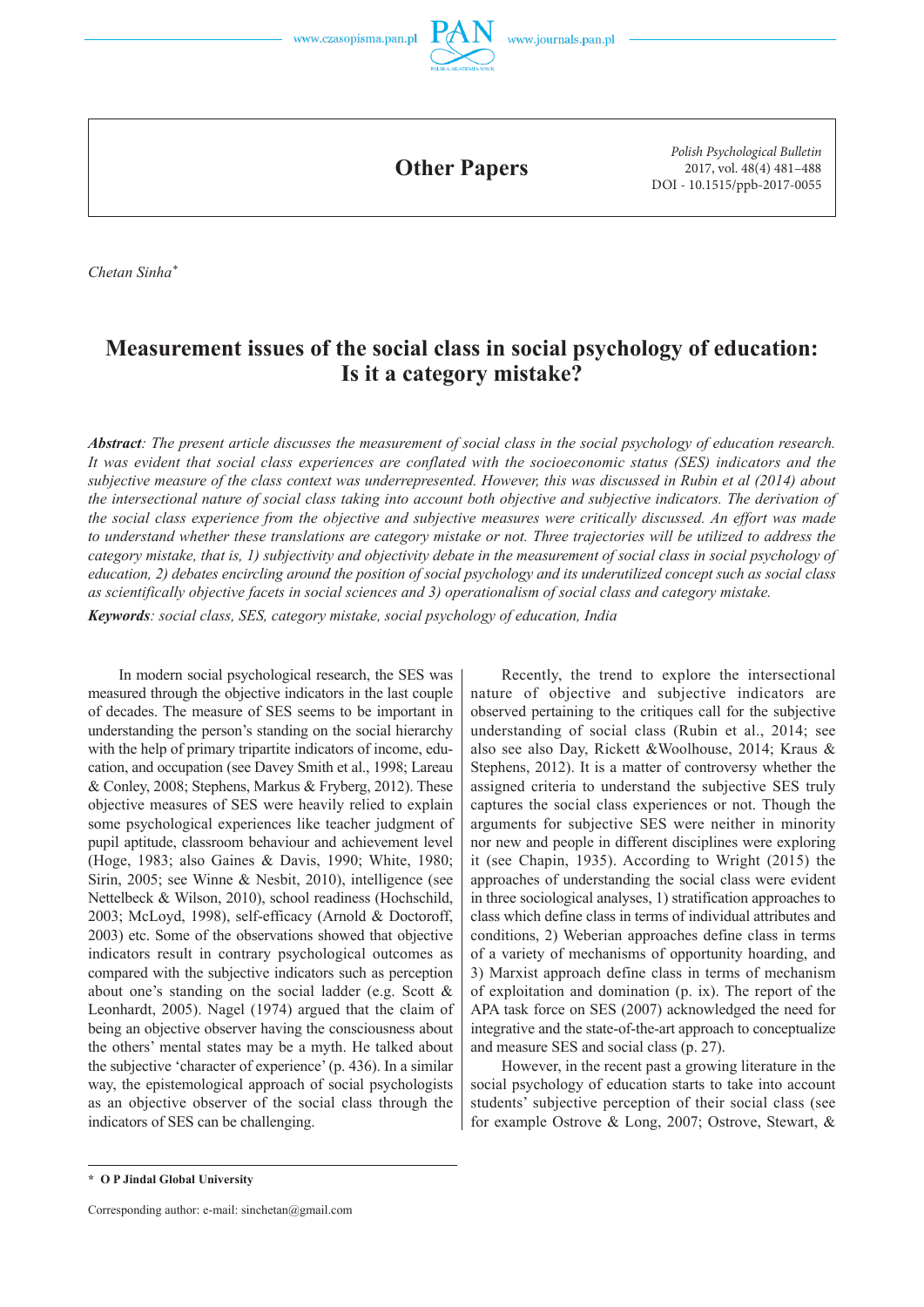

482 *Chetan Sinha*

Curtin, 2011; Rubin & Wright, 2015; Soria, Stebleton, & Huesman, 2013; Wiederkher, Bonnot, Krauth-Gruber, & Darnon, 2015). As Keefer, Goode, and Berkel (2015) found the relevance of the class consciousness in the social and political psychology literature, it is shown that the current use of subjective measure misses some important picture about social class. It doesn't give sufficient logic to understand the real experience of which one claims to be cognizant through these measures.

One observation is taken from the Indian society about the subjective perception of being from the higher class because of ones belonging to the upper caste (see Sharma, 1994). However, it was also noticed that social class in terms of objective indicators showed a different picture. Some of the higher caste people, if being low in their social class, still perceived themselves as from high-status group as compared with people belonging to the lower caste background. Harrison (2010) extended the notion of objective and subjective social class as complementary where structural and economic factors complement lived experience. This subjective definition of self, emerging because of group affiliations and identity despite having the consciousness of being high or low on the objectively decided criterion of SES. This shows the need for more criteria's to be included in the SES scale. Also, few reports showed that people in the majority of cases identify themselves as working class even having a job which sociologists consider to be middle class (Harrison, 2010; Ostrove & Cole, 2003). The effective placing of objective and subjective indicators together with voluntary and involuntary identification was less seen in the mainstream social psychology research in education.

It is imperative to understand that SES measurement on the basis of same sets of criterion may not derive fully the essence of the sociocultural experience of people from the diverse background. Do the people perception of their understanding of social class is authentic or it may turn into exaggerations? (see Adair, 2001; Evans & Kelley, 2004). In this context, the objective measure of social class may give an important report about the social class standing. In some cases, objective indicators were moderately correlated with the subjective measures (e.g.  $r = 0.40$  in Adler, Epel, Castellazzo, & Ickovics, 2000; r=0.23 in Kraus & Keltner, 2013;  $r = 0.40$  in Ostrov & Long, 2007). The recent literature, though, shows the decreasing correlation between naive observers estimate and subjective SES, pointing towards the missing picture. The moderate commonality of variance between objective and subjective measures of social class shows that the measure does not fully translate the individual's subjective experience of their social class. The clarifications about the equivalency of the SES scale applicable to a different cultural context having a different language, value system, beliefs, and practices is debatable. There are some researches in the health domain which appreciated the global applicability of the SES scales, both objective and subjective, where subjective was considered to be more potent predictor (e.g. Singh-Manoux, Marmot, & Adler, 2005).

Kraus and Stephens (2012) noticed that "social class is rendered meaningful through the contexts that people inhabit over time" (p. 644). Thus, the importance of a subjective understanding of one's class position in the group or society may become relevant. The point of contention here is about the validity of subjective social class indicators and exact point of intersection of objective and assumed subjective indicators (see Rubin et al., 2014). The trend in social psychological literature (e.g. India) assumed the nature of social divisions regarding the interplay of continuous variables and placed its intricacies within the social class context. For example, Verma, Upadhyay and Mishra (2003) tried to understand the development of perceptual exploration and part-whole perception within the socio-cultural context. They sought to explore the nature of development in the upper and the lower continuum of SES. It was interesting to note that the research connected SES with the other social category such as caste, however, in the deficiency context. Research in social psychology of education placed SES configurations as a prominent social category under which other circumstances such as caste, gender, and other social categories were explored (e.g. Rao, Vidya & Sriramya, 2015; Singh, 1976, 1980; Srivastava, 2003; Srivastava, 2009; see also see also Sinha & Mishra, 2013; Sinha & Mishra, 2014; Sinha & Mishra, 2015; Vahali, 2015). For example, the perception of SES for the people from upper caste background who were wealthy earlier will be different from the perception of lower caste people who are economically wealthy in the present. The possibility of the caste based stigma may not be operating in the same way for both. However, the sense of discrimination and the actual discrimination faced by these two groups is the matter to be looked into the future in the context of social justice. The present article explores the universalistic approach of measuring social class and its reduction to the indicators of SES as a category mistake. Further, it attempts to explore the meaning of quantification of social class and SES in social psychology of education from three trajectories, that is 1) subjectivity and objectivity debate in the measurement of social class in social psychology of education, 2) debates encircling around the position of social psychology and its simplified analysis of social class in terms of objective facets and 3) operationalism of social class and category mistake.

### **The measurement issues in social class and SES**

The alignment between the social psychological concepts and the actual reality is still an ongoing debate (Haig & Borsboom, 2012; Schmittmann et al., 2013). The case of SES to denote the corresponding objective social and psychological condition of individual or group is a simplistic and linear appropriation in the social psychological research on education. For example, the definition of SES is based on an integration of few indicators which denotes one's present living status. In social psychological literature in India, it is made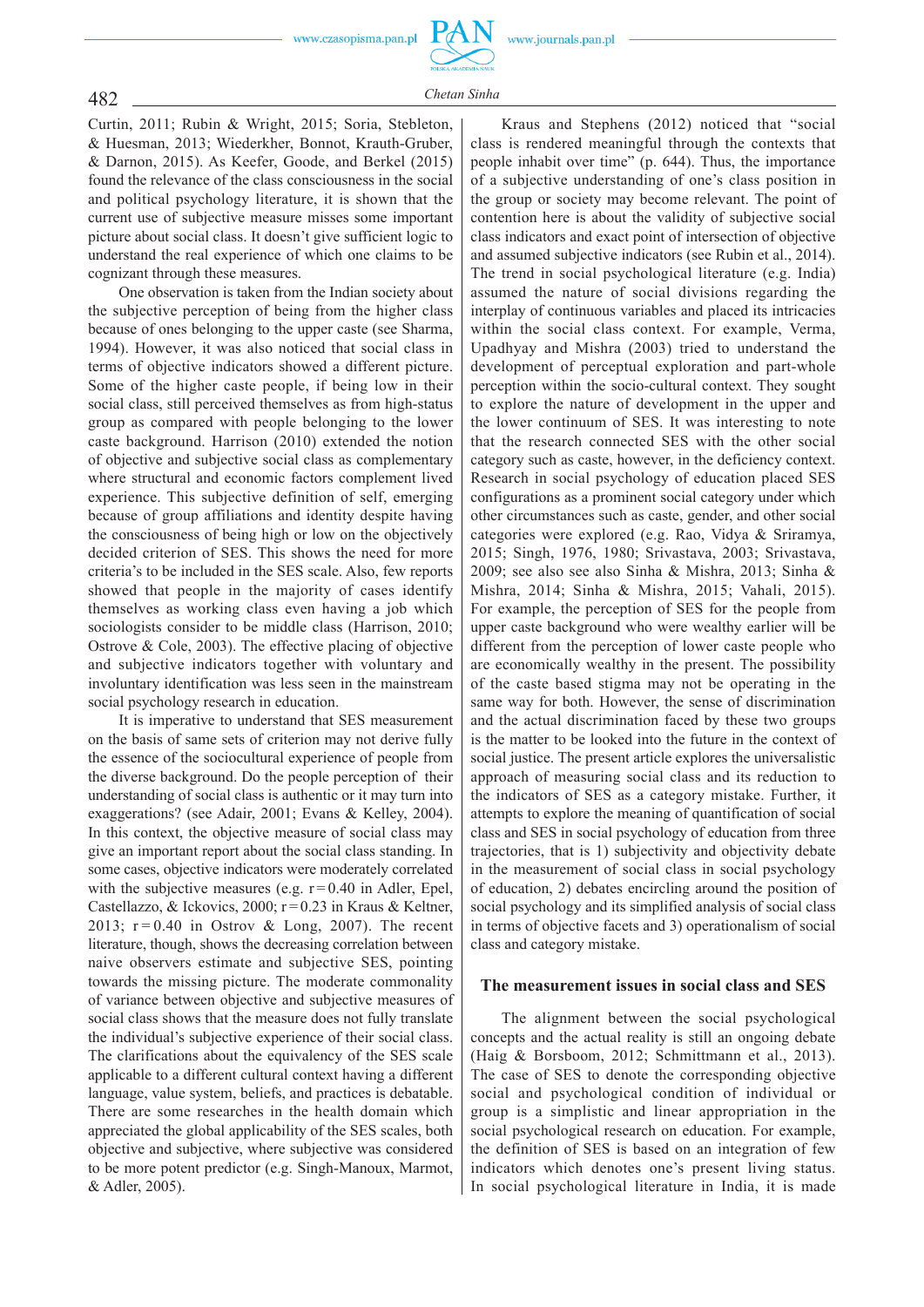

# 483 *Measurement issues of social class in social psychology of education: Is it a category mistake?*

synonymous with the term social class (Agarwal, 2008; Conger, Conger, & Martin, 2010; Masthi, Gangaboraiah, Kulkarni, 2013; see also Misra & Tripathi, 2004). The objective status of the social classification scales and the effort to connect it with the social psychological facets has given an incomplete picture of the social psychological experiences. For example, the observers' perspective offered to understand the effect of SES on students' academic achievement was widely used in the literature. However, the diminishing strength was reported in the metaanalysis (see Sirin, 2005). Pronin, Gilovich, and Ross (2004) discussed the blind spots in the judgment of the reality of one's self and the other, and further added to the hypothesis that objectivity is in the eye of the beholder. It was also discussed in details about the dominance of economic paradigm of SES which is prominent in psychological research. Economists show that SES is a vector approach having both the magnitude and directions. However, the psychological aspects were rejected as subjective and directionless. This questions the interdisciplinary approach to understanding one's psychology by placing one's understanding in the reductivist metatheory? (see Sinha, 2016). Thus, the decreasing statistical relationship between SES and academic achievement convince back to the problematic status of SES and its measurement.

Extending further, the measurement paradigms for understanding any psychological phenomenon utilizes the series of abstraction taken as real. For example, a) in time and space the meaning of attribute may change, b) there is nothing like type-type identity between psychological concept and the actual reality of the phenomenon, and c) the psychological concepts cannot be understood in vacuum but in networked environment (see Zachar, 2015; See also Meehl, 1978). The formative theory about the nature of SES as a latent construct, comprising various indicators complementing one another to give the complete picture is problematic, as the nature of the formative model is also susceptible to change. From the Borsboom (2008) work it can be inferred that the connections of indicators of SES are in direct and possible relations with one another. In this context, Schmittmann et al. (2013) stated that, "a problem with formal theories of dynamical systems is that almost all of the known mathematical results concern deterministic systems" (p. 6).

This holds that the conjoint models available to assess the SES claim through their individual observable connections, about the true determinism and certainty. However, the reduction of social class to the SES indicators only and neglecting the broader concept of social class, or taking it as same, ruptures the philosophical inquiry in the rigid domain of mainstream social psychology and is an overestimation of objectivity. As Schmittmann et al. (2013) pointed that psychology deal with the probabilistic systems and data characterized by high level of noise" (p. 6), it can be scrutinized further to understand the meaning of noise and whether is that an actual noise or important vector having latent interconnected pathways.

The measurement of social class comprises the frequency of categories associated with it. These categories for example, low SES, are obtained from people's response in any social domain and have changing cut off points depending upon the research questions, sample size, participants' identity, and methodology. As compared with concepts in natural science which can be measured through calibrated instruments, the possibility of measurement of social class in a similar way is a complex task. According to Rubin et al. (2014), 'there are no international conventions for measuring social class or SES' (p. 5). The concepts in natural science are reliable across the situations, at least with the same tool, which is amenable to change with the shift in scientific thinking. But the concepts in the social sciences, where the same tool for measuring social class was used sometimes is outdated and are acultural and acontextual. However, the process of revision is available for the tools of measurement, but the revised form does not confirm whether the outcome is real measurement or some epistemological positions (see also Borsboom, 2004). Thus, the reliance on test for establishing the validity of any concept may be due to the validation process and not because of the actual ontological nature of the concept, at least in the domain of social sciences.

The tendency to assign numerals to the subjectively evolved construct in psychology is a criticized by the relativists who conjure up the debates on the objectivity issue adopted by the realists. Let us take one of the indicators of SES that is, income, which relies on the earning and its value measured in the comparative context of income generation. However, it was hardly invoked that income is itself a subjective perception when looked through the lived experience of people. Income provides the emotional and social standing of the individual in a majority of cases where individual's social capitals nurture the accumulated psychological capital. The debates encircling around the position of social psychology of education and its underutilized concept such as social class as a scientifically objective fact in social sciences contests with the interdisciplinary perspective. Some of the debates seem to nurture the epistemological styles of understanding any phenomenon regarding its measurement in psychological sciences (see Kievet et al., 2011; Michell, 2013). The issues of understanding the social psychological concepts in education by assigning numerals and measuring its relationship with other concepts were debated in many forums. One of the arguments is the use of the idea of SES in social psychology. Since SES is one of underutilized concept in social psychological research in education, as it was assumed to have the better role in sociological research rather than in psychological sciences, its scope was limited to its objective nature. SES as an active demographical concept was utilized in research, to study group differences where social psychological concepts were investigated, but its role was more superficial and taken for granted. However, some of the literature in sociology and political sciences paved its way for active involvement in the social psychological literature recently. The concept of SES was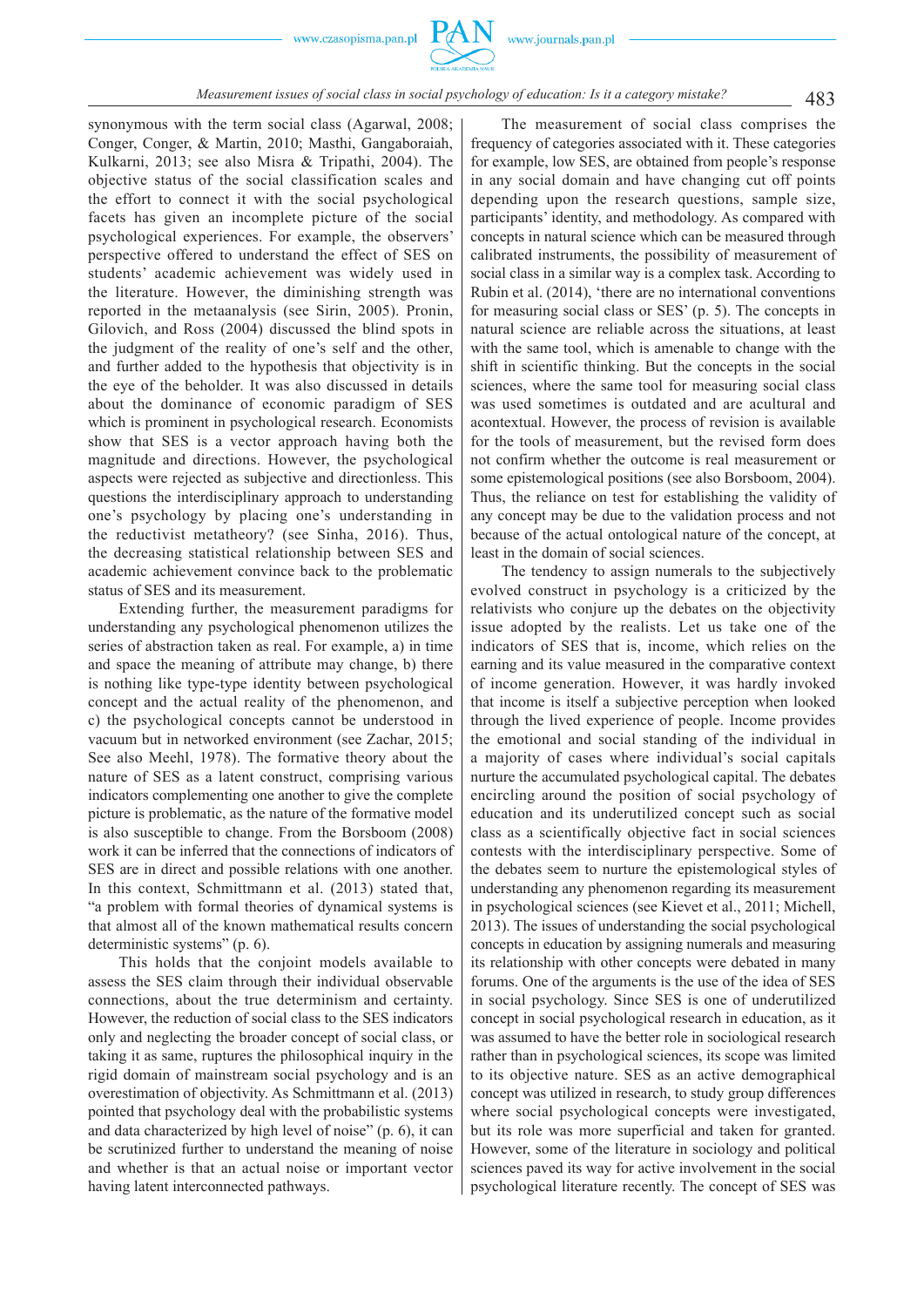

considered on the basis of consciousness of one's present income, occupation, and educational status, together with its historical awareness regarding one's identification with the available social category. The knowledge of SES gained from the memory of generations, which is the social class, was very much neglected in psychological sciences. Its measurement was assumed to be empirically non-feasible epistemologically, where the whole gamut of one's experiences and collective memory because of social class hierarchy formed the missing picture in social psychological literature. The social psychological research in education, by adopting SES as demographical variable assumed its nature as an empirical construct rather than the concept which has a hidden picture. The decision to operationalize SES by observing the available indicators believed to be portraying the reality of social stratification.

### **Subjectivity and objectivity debate in the measurement of social class**

Some of the interdisciplinary works related to social class and education have been done in the Indian context (e.g. Sinha, 2013, 2014) where the observers' perspective was looked critically. The problem of psychologism is very much evident in the formulation and measurement of social class in social psychological research in education. The very concept of social class and its intricacies were reduced to the indicators such as occupation, income, and education only giving the incomplete picture. The deeper underlying facets of these individual factors with the subjectivities associated with it were ruled out from the scientific and quantitative circles. The psychological units related to the variations in the contexts such as social class indicators were widely dealt in the literature, however, the thick description (Geertz, 1973) associated with all this context is either very time consuming or outside the scientific reality of social psychological research in education. The myth of assessing the true nature was placed in the paradigms and cultural practices of the scientific community.

Michell (2009), in his chapter on "invalidity in validity' noted that the myth about the measurement of any psychological construct is in actuality a quantitative attribute. In addition, SES is simply not the economics concept derived from the labour market worldviews but has deep seated psychological connotations embedded in the history of one's cultural practices. It can be argued that mental unit is not possible in actuality, however, the unit was assigned to the superficial aspects of the SES construct, and the psychology associated with the social class was separated from its very nature. For example, most of the research in the domains of social psychology in education in India conjectured their problems in terms of the association between objective indicators and psychological constructs. The problem is twofold when we try to connect the two variables, one objectively presented but inherently subjective in nature, in psychological studies, 1) the real correlation is non-conforming to the real life and is limited to the statistical manipulations only, and 2) the conclusion

drawn on the basis of statistical correlations is insufficient and need to be complemented with everyday interactions and discourses in the social space (see Zebroski, 2006). The concept of social class was developed to understand facts about the lifestyles, living condition, geographical dominations, capitalization of resources and inequality and divides in terms of accumulation of resources etc. The story of social class was very much missing from the scientifically influenced literature of social psychology of education.

### **Debates encircling social psychology and use of social class measure**

As discussed, the scientific literature in social psychology of education, linking social class with the educational domain, predominantly presented the universal nature of social class assessed through scales. The categorization of social class was more on the basis of the presence of the quantity of some socioeconomic facets reported on the scale rather than on the basis of something not existing on the scale. According to Hibberd (2014) categories are the conditions or the features of existence or occurrence of anything. However, this is not about the "antecedent circumstances that bring about existence" (see Hibberd, 2014, p. 164) but its inherent nature of being and becoming in the social context. This is contrary to the present status of assessing one's socioeconomic status where researchers in the social psychology of education select the indicators or their aggregation and link it to the psychological constructs. The problem with this type of causality is that it misses the very logic of social class and makes the category mistake by locating the essence in the indicators without respecting its essence of existence in the sociopolitical context. However, it was also observed that many studies related to social class and education, didn't directly approached the relationship but dealt with the intricacies of the conceptual relationships.

In the debates regarding the reservation and affirmative action policies, people from middle class and upper caste background rejected the caste-based affirmative action in favour of economic inequality. The basis for this argument from historically privileged group consciously or unconsciously tries to portray an elusive picture of inequality by neglecting the historical experience of economic and social inequality because of the caste system (see Jodhka, 2012). It was noticed that people from upper caste who were most of the cases better in social and economic positioning have better chances of upward mobility as compared with the people from a lower caste (Sharma, 1994; see also Guru, 2016; Shah, 2017). The estrangement of social class and caste in the social psychology of education literature in India showed the missing picture of the social psychological account. Instead, the role of caste and class are building up on the same premises of degradation of humanity in the name of hierarchy and has taken a permanent picture in the name of essentialism (see Jaspal, 2011; see also Mahalingam, 2003, 2007).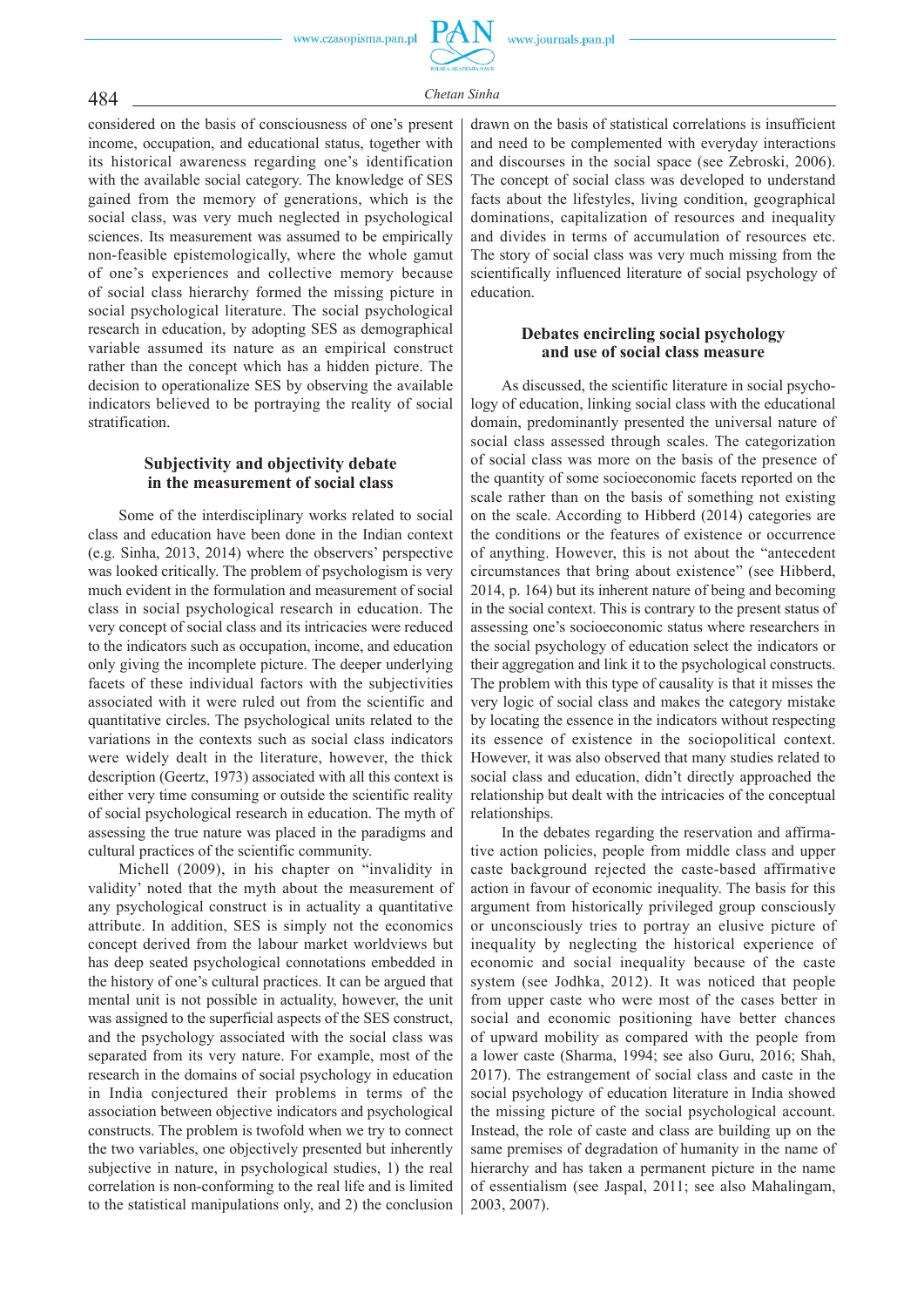The difference between the everyday living conditions in terms of belief and values have shaped the psychology of people, thus, displaying their social class (see Argyle, 1993). Recently, Gough and Madill (2012) had given an alternative position where subjectivity was taken out from the stigma of being unobservable and being redundant, as was believed in the positivistic paradigm. They placed the importance of subjectivity in psychological science which was always a subjective phenomenon. That makes psychology a subject of scientific exploration was its assumption of being understood in the public domain, and hence considered more politically an objective science. Except in sociological literature, the concept of social class was treated in a more superficial manner in the social psychological literature, as the whole gamut of social psychology of education is swayed by the mythical paradigm of objectivism, as prominent in traditional scientific thinking. The traditional scientific thinking seems to get motivated by the bold conjectures which are informed by objective knowledge without questioning its status as amenable to change.

The metaphysics of social class as a perception of one's experience through various collective dynamics was not taken into account due to its version of biasedness. The problem which Hibberd (2014) pointed is in the metaphysics and its alignments to the phenomenon under scrutiny by psychologists. The problem here underlies the use of methods claimed to be primarily scientific, however, over-simplistic. The suitability of the method for understanding any phenomenon such as social class effect characterizes its epistemological stance embedded in the paradigm, despite the viewpoints emanating out of the experiences. The question which the social scientists seem to be concerned about is the place of social psychology in sciences and that too is the more mainstream encapsulation of critical debates.

### **Operationalism of social class and category mistake**

Much literature showed SES as a representative of one's social class. However, from a long time in various cultural contexts and in the various academic forum, it was assumed that social class is dead (see Clark & Lipset, 1991; Pakulski & Waters, 1996; Tittenbrun, 2014; see also Herring & Agarwala, 2008). In the social psychology of education literature, the social class and SES was found to have decreasing or no effect on various domains such as education. If we premise our future discussion on these outcomes, then measurement of SES as a token of one's social class becomes nonsensical. Day (2001) showed that social class has an important effect on our lives and has occupied significant essence of literary and cultural analysis. However, when it comes to the social psychology of education, the meaning and essence of social class are reduced to set of indicators. Is the present use of social class and SES in social psychological research is a category mistake? These we have discussed in the earlier section, however, in the present section, we will exclusively

deal with the reductive process involved in the shaping of objective meaning of social class. Before arguing the nature of social class in the social psychology of education domain, the discussion of category mistake and thick description is imperative.

A category mistake is wrong attribution or assignment of quality or attributes to some other category. In other words, it may be a logical fallacy or category mistake (Ryle, 1949), where any concept belonging to a different logical category as something over and above or in addition to a people real life experiences (see Jacquette, 2009). Measurement of SES in social psychological literature adopts a realist approach having a mind-independent stance. However, it is evident through the number of research in philosophy of sciences and measurement that measuring or applying the quantitative feature to the psychological underpinnings, are not natural (Campbell, 1920), are verbal intercourses and have narrow meaning (Reese, 1943). This logic of measurement in psychological science was taken as either metaphorical or as an error in concept building (Maul, Wilson & Irribarra, 2008). The way quantification of SES corresponds to the actual qualitative contents is the matter of deep scrutiny, as it seems to eliminate the subjective elements like emotions. Though researchers in social psychology attempted to relate objective elements of SES with the psychological variable, it appears to be a paradox of intentionality where the observable objects in the external world are the representations in the mind and connect to varied experiences. For example, the experience of belongingness to any income group after the knowledge of one's objective SES may not necessarily correspond to the actual daily experiences as objectively as it seems. It is imperative to understand the sociocultural meaning of social class by taking objective and subjective aspects together with the discourses on social class through different identity contingencies such as gender, caste, ethnicity etc. This will probably solve the problem of category mistake. Recent literature (Keefer, Goode, & Berkel, 2015; Stephens, Markus, & Phillips, 2014; Kraus, Tan & Tannenbaum, 2013; Kraus & Stephens, 2012) attempted to go beyond the objective trends of understanding social class in social psychological literature and tried to bring in the subjective understanding of it. The work of Keefer, Goode, and Berkel (2015) shows an antireductionist stance of understanding social class and brought the concept of class consciousness and provided a novel approach towards the use of social class in social psychological literature. Kraus, Tan, and Tannenbaum (2013) provided rank based perspective and suggested that social class is a fundamental mean by which individual is listed on the social ladder of society. This gives way to the shaping of people political attitude and their interaction with the cultural values. The class consciousness and rank based approach offers a perspective for political change taking into the account the perception of hierarchy. However, the internalization of social structure and the classified nature of everyday experience need to be considered into the social psychology of education literature (see Wagner & McLaughlin, 2015; see also Argyle, 1994). The lack of theoretically based guidance in the use of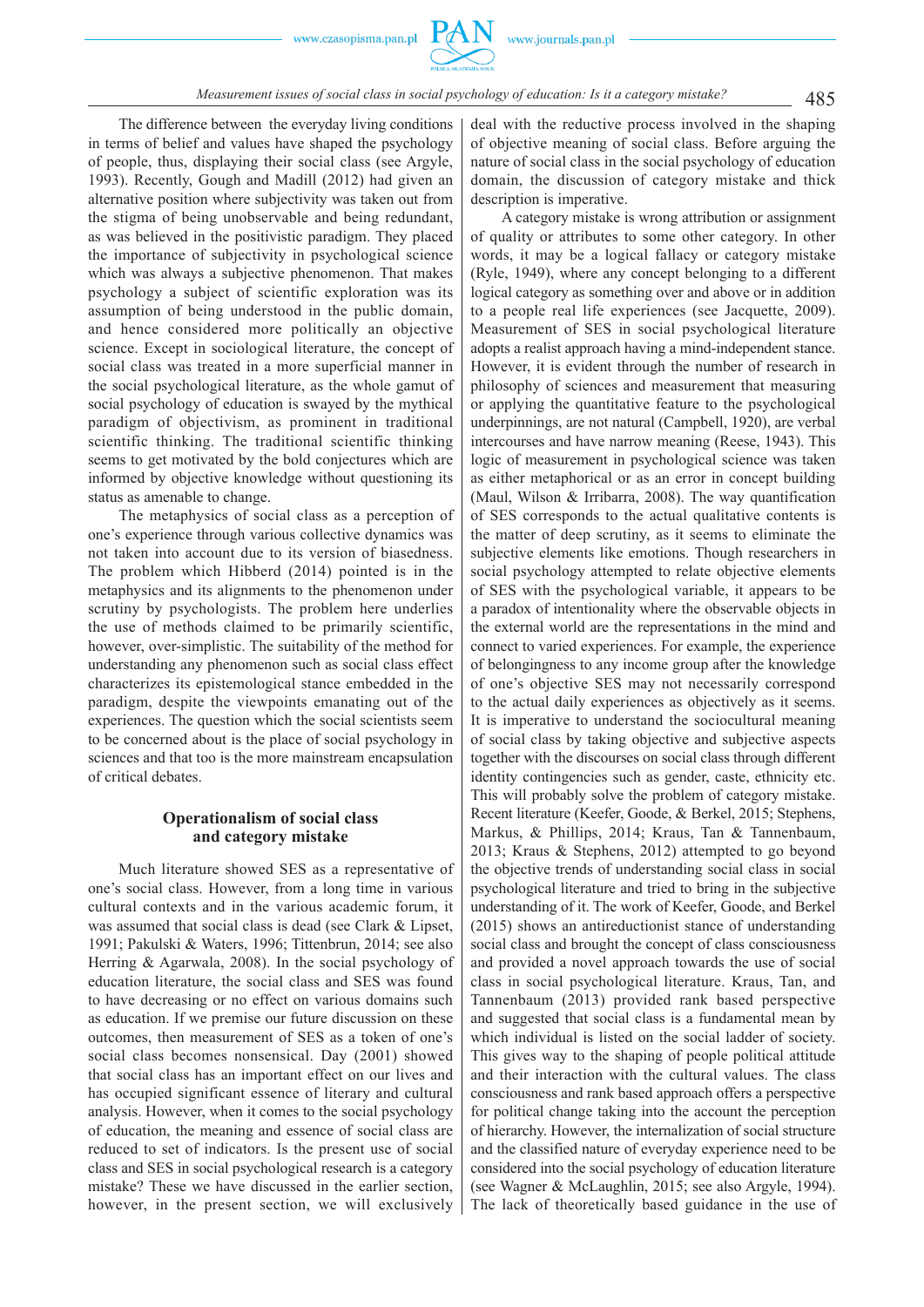

486 *Chetan Sinha*

indicators of SES and its identification with psychological experiences is one of the missing pictures in the social psychology of education literature. Wagner and McLaughlin (2015) utilized the concept of Pierre Bourdieu's habitus in more macro and micro level understanding of social class existence in one's consciousness embedded in the power dynamics and communal context of India. As these aspects are underrepresented in the mainstream psychological literature, the effort to enable the exploration of everyday classed experience is the need for future reconciliation of social class measurement in social psychological research in education.

### **Conclusions and Recommendations**

It can be inferred from the above discussion that utilizing indicators of SES as an accurate measurement of social class is problematic. It is important to have a thick description of the story of social class which can contribute more meaningfully to the social psychology of education literature. The concept of social class in the mainstream psychology shows limited contribution. In other words, it can be assumed that the space provided by the social psychology of education to the graded experience of everyday life is limited. In order to avoid the category mistake, it is imperative to have an understanding of people engagement with the social context and their social networks. The reproduction of the same categorization on the basis of classificatory criteria without giving scope to other identity contingencies like caste, religion, region, languages (in colonial context of India, English is considered to be the language of modern and middle/higher middle class) may lead to limited translation of social experiences.

The paradox of measuring the real element of an entity such as social class is standing on the misunderstood platform. The classification paradox of SES on the basis of sets of indicators boosts the stereotypical assumptions about the social class ladder and provides little scope for the social change. The understanding of social class from the cultural meaning making perspective critically may help to provide a detailed description of class consciousness instead of falling into making category mistake by blindly relying on the operationalism and acontextual measurement. In consequence, doing serious social psychology in India and other cultural context is a need and its cultural elements can't be denied at the cost of few objective indicators or mere perception about one's social class standing without giving serious attention to social class identifications and working class collectivity (see Rubin et al., 2014). Similarly measuring concepts like SES and social class in India cannot be complete if other contexts are not taken seriously or covered in social psychological research in the educational domain. The classification of SES is limited in its approach, and thick description comprising other identity contingencies such as caste, religion, region, language, and gender is needed to avoid the errors of making wrong categorizations. On the basis of above discussions, following points becomes imperative:

- 1. Utilizing different tools available for assessing SES and their suitability in the social psychology of education: Objective Indicators: composite measures, proxies (see APA Task force on socioeconomic status, 2006) and Subjective Indicators like Mcarthur Ladder (Adler et al., 2000), Class consciousness of participants and researchers.
- 2. Understanding the discourse on social class (Zebroski, 2006) in different group settings.
- 3. Capturing the ethnographical accounts of communities
- 4. Understanding social class through social network analysis.

### **References**

- Adair, S. (2001). Immeasurable differences: A critique of the measures of class and status used in the General Social Survey. *Humanity & Society*, *25*, 57–84. doi:10.1177/016059760102500105.
- Adler, N.E., Epel, E.S., Castellazzo, G., & Ickovics, J.R. (2000). Relationship of subjective and objective social status with psychological and physiological functioning: Preliminary data in healthy white women. *Health Psychology*, *19*, 586–592. doi: 10.1037/0278-6133.19.6.586
- Agarwal, A.K. (2008). Social Classification: The Need to Update in the Present Scenario. *Indian Journal of Community Medicine*, *33*(1), 50–51.
- APA. (2007). *Task Force on Socioeconomic Status Report*. Washington, DC: American Psychological Association.
- Argyle, M. (1994). *The psychology of social class*. New York: Routledge.
- Arnold, D.H., & Doctoroff, G.L. (2003). The early education of socioeconomically disadvantaged children. *Annual Review of Psychology*, *54*, 517–545.
- Borsboom, D. (2004). The concept of validity. *Psychological Review*, *111*, 1061–1071.
- Borsboom, D. (2005). *Measuring the mind: Conceptual issues in contemporary psychometrics*. Cambridge: Cambridge University Press.
- Borsboom, D. (2008). Psychometric perspectives on diagnostic systems. *Journal of Clinical Psychology*, *64* (9), 1089–1108.
- Campbell, N.R. (1920). *Physics, the elements.* Cambridge: Cambridge University Press.
- Chapin, F.S. (1935). The Measurement of Social Status by Use of a Social Status Scale 1933 (Minneapolis: The University of Minnesota Press).
- Clark, T.N., & Lipset, S.M. (1991). Are social classes dying? *International Sociology*, *6*(4), 397–410. http://iss.sagepub.com/content/6/4/397
- Conger, R.D., Conger, K.J., & Martin, M.J. (2010). Socioeconomic Status, Family Processes, and Individual Development. *Journal of Marriage and Family*, *72*(3), 685–704.
- Davey Smith, G., Hart, C., Hole, D., MacKinnon, P., Gillis, C., Watt, G., … Hawthorne, V. (1998). Education and occupational social class: Which is the more important indicator of mortality risk? *Journal of Epidemiology and Community Health*, *52*, 153–160. doi:10.1136/
- Day, G. (2001). *Class: the new critical idiom*. Oxon: Routledge.
- Day, K., Rickett, B., & Woolhouse, M. (2014). Class dismissed: Putting social class on the critical psychological agenda. *Social and Personality Psychology Compass*, *8* (8), 397–407.
- Desai, Sonalde and Veena Kulkarni. Forthcoming. "Changing Educational Inequalities in India in the Context of Affirmative Action" Demography.
- Evans, M.D.R., & Kelley, J. (2004). Subjective social location: Data from 21 nations. *International Journal of Public Opinion Research*, *16*, 3–38. doi:10.1093/ijpor/16.1.3
- Gaines, M.L., & Davis, S.L. (1990). Accuracy of teacher prediction of elementary school achievement. Paper presented at the Annual Meeting of the American Educational Research Association, Boston, April.
- Geertz, C. (1973). *The interpretation of cultures*. New York: Basic Books. Gough, B., & Madill, A. (2012). Subjectivity in psychological science:
- From problem to prospect. *Psychological Methods*, *17* (3), 374–384. Haig, B.D., & Borsboom, D. (2012). Truth, science, and psychology. *The-*

*ory & Psychology*, *22*(3), 1–18.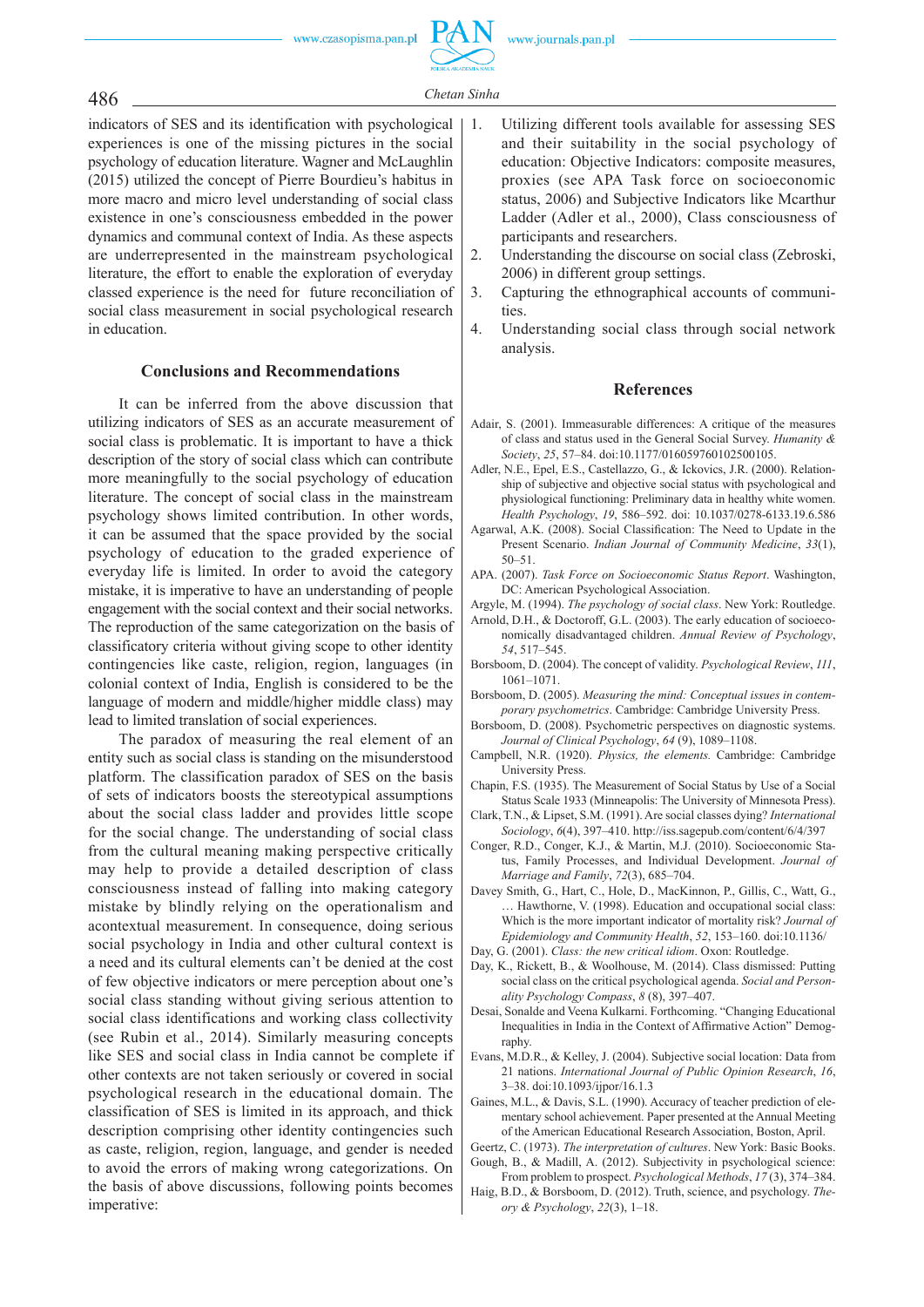

- Harackiewicz, J.M., Canning, E.A., Tibbetts, Y., Giffen, C.J., Blair, S.S., Rouse, D.I., & Hyde, J.S. (2014). Closing the social class achievement gap for first-generation students in undergraduate biology. *Journal of Educational Psychology*, *106*(2), 375–389.
- Harrison, E. (2010). Measuring Social Class. In: M. Bulmer, J. Gibbs, & L. Hyman (Eds.), *Social measurement through social surveys: An applied approach* (pp. 89–108). Surrey: Ashgate Publishing Limited.
- Herring, R.J., &Agarwala, R. (2008). *Whatever happened to class? Refl ections from South Asia*. Delhi: Daanish Books.
- Hibberd, F.J. (2014). The metaphysics of process psychology. *Journal of Theoretical and Philosophical Psychology*, *34*(3), 161–186.
- Hochschild, J.L. (2003). Social class in the public schools. *Journal of Social Issues*, *59*, 821–840.
- Hoge, R.D. (1983). Psychometric properties of teacher-judgment measures of pupil aptitudes, classroom behaviours and achievement levels. *The Journal of Special Education*, *17*, 401–4.
- Jacquette, D. (2009). *Philosophy of mind: The metaphysics of consciousness*. New York: Continuum.
- Jaspal, R. (2011). Caste, Social Stigma and Identity Processes, *Psychology and Developing Societies*, *23*(1), 27–62.

Jodhka, S.K. (2012). *Caste*. New Delhi: Oxford University Press.

- Keefer, L.A., Goode, C., & Berkel, L.V. (2015). Towards a psychological study of class consciousness: Development and validation of a social psychological model. *Journal of Social and Political Psychology*, *3*(2), 253–290.
- Kievit, R.A., Romeijn, J.W., Waldorp, L.J., Wicherts, J.M., H. Steven Scholte & Borsboom, D. (2011). Mind the gap: A psychometric approach to the reduction problem. *Psychological Inquiry*, *22*, 67–87.
- Kraus, M.W., & Keltner, D. (2009). Signs of socioeconomic status: A thinslicing approach. *Psychological Science*, *20*, 99–106.
- Kraus, M.W., & Stephens, N.M. (2012). A road map for an emerging psychology of social class. *Social and Personality Psychology Compass*, *6*(9), 642–656.
- Kraus, M.W., Tan, J.J.X., Tannenbaum, M.B. (2013). The social ladder: A rank-based perspective on social class. *Psychological Inquiry*, *24*(2), 81–96.
- Kraus, M.W., & Stephens, N.M. (2012). A roadmap for an emerging psychology of social class. *Social and Personality Psychology Compass*, *6*, 642–656.
- Lareau, A., & Conley, D. (2008). *Social class: How does it work?* New York, NY: Russell Sage Foundation.
- Mahalingam, R. (2003). Essentialism, Culture, and Power: Representations of Social Class. *Journal of Social Issues*, *59* (4), 733–749.
- Mahalingam, R. (2007). Essentialism, power and the representation of social categories: An integrated perspective. *Human Development*, *50* (6), 300–319.
- Masthi, N.R.R., Gangaboraiah., Kulkarni, P. (2013). An Exploratory Study on Socio Economic Status Scales in a Rural and Urban Setting. *Journal of Family Medicine and Primary Care*, *2*(1), 69–73.
- Maul, A., Wilson, M., & Irribarra, T. (2013). On the conceptual foundations of psychological measurement. *Journal of Physics: Conference Series*, *459*, 1–6.
- McLoyd, V.C., Jayaratne, E., Ceballo, R., & Borquez, J. (1994). Unemployment and work interruption among African American single mothers: Effects on parenting and adolescent socioemotional functioning. *Child Development*, *65*, 562–589.
- Meehl, P.E. (1978). Theoretical risks and tabular asterisks: Sir Karl, Sir Ronald, and the slow progress of soft psychology. *Journal of Consulting and Clinical Psychology*, *46*, 806–834.
- Michell, J. (2009). Invalidity in validity. In: R.W. Lissitz (Ed.), *The concept of Validity*. Revisions, new directions and applications (pp. 111–133). Charlotte, N C: Information Age Publishing.
- Michell, J. (2013). Constructs, inferences, and mental measurement. *New Ideas in Psychology*, *31*, 13–21.
- Misra, G., & Tripathi, K.N. (2004). Psychological dimensions of poverty and deprivation. In: J. Pandey (Ed.), *Psychology in India Revisited: Developments in the discipline* (pp. 118–215), New Delhi: Sage.
- Nagel, T. (1974). What is it like to be bat? *The philosophical Review*, *83*(4), 435–450.
- Nettelbeck, T., & Wilson, C. (2010). Intelligence and IQ. In: K. Wheldall (Ed.), *Developments in educational psychology* (pp. 30–52). London & New York: Routledge.
- Ostrove, J.M., & Cole, E.R. (2003). Privileging class: Towards a critical psychology of social class in the context of education. *Journal of Social Issues*, *59*(4), 677–692.
- Ostrove, J.M., & Long, S.M. (2007). Social class and belonging: Implications for college adjustment. *Review of Higher Education*, *30*, 363–389.
- Ostrove, J.M., Stewart, A.J., & Curtin, N.L. (2011). Social Class and Belonging: Implications for Graduate Students' Career Aspirations. *The Journal of Higher Education*, *82*(6), 748–774
- Pakulski, J., & Walters, M. (1996). *The Death of Class.* London: Sage.
- Pronin, E., Gilovich, T., & Ross, L. (2004). Objectivity in the eye of the beholder: divergent perceptions of bias in self versus others. *Psychological Review*, *111*(3), 781–799.
- Rao, G.P., Vidya, K.L., & Sriramya, V. (2015). The Indian "girl" psychology: A perspective. *Indian Journal of Psychiatry*, *57*(Suppl 2), S212–S215. http://doi.org/10.4103/0019-5545.161480
- Reese, T.W. (1943). The application of the theory of physical measurement to the measurement of psychological magnitudes, with three experimental examples. *Psychological Monographs*, *55*, 6–20.
- Rubin, M., & Wright, C.L. (2015). Age Differences Explain Social Class Differences in Students' Friendship at University: Implications for Transition and Retention. *Higher Education*, *70*, 427–439*.* doi: 10.1007/s10734-014-9844-8
- Rubin, M., Denson, N., Kilpatrick, S., Matthews, K.E., Stehlik, T., & Zyngier, D. (2014). I am working class: Subjective self definition as a missing measure of social class and socioeconomic status in higher education research. *Educational Researcher*, *43*(4), 196–200.
- Ryle, G. (1949). *The concept of mind*. London: Penguin.
- Schmittman, V.D., Cramer, A.O.J., Waldorp, L.J., Epskamp, S., Kievit, R.A., & Borsboom, D. (2013). Deconstructing the construct: A network perspective on psychological phenomenon. *New Ideas in Psychology*, *31*(1), 43–53.
- Scott, J., & Leonhardt, D. (2005, May 15). Class in America: Shadowy lines that still divide. *The New York Times*, pp. 16–18.
- Sharma, K.L. (1994). *Caste and class in India*. New Delhi: Rawat Publication.
- Singh, A.K. (1976)*. Social disadvantage, intelligence and scholastic achievement (Report on the Developmental Norms Project*). New Delhi: NCERT.
- Singh, A.K. (1980). Social disadvantage and academic achievement*. Social Change*, *10*, 15–18.
- Singh-Manoux, A., Marmot, M.G., & Adler, N.E. (2005). Does Subjective Social Status Predict Health and Change in Health Status Better Than Objective Status? *Psychosomatic Medicine*, *67*, 855–861.
- Sinha, C. (2016). Rethinking interdisciplinarity in social sciences: Is it a new revolution or paradox? *Journal of Interdisciplinary Studies in Education*, *4*(2), 44–66.
- Sinha, C., & Mishra, A. (2014). The illusion of social class identity and academic performance: Exploring the role of father education as an indicator of socioeconomic status. *Journal of Psychological and Educational Research*, *22*(1), 34–56.
- Sinha, C., & Mishra, A.K. (2015). Rethinking the place of socioeconomic status identity in students' academic achievement. *European Journal of Psychology & Educational Studies*, *2*, 36–42. doi: 10.4103/2395-2555.170724.
- Sinha, C., & Mishra, A.K. (2013). Revisiting social class: exploring stereotype threat effect on intellectual performance of school students. *Journal of Educational Sciences & Psychology*, *XLV*(1), 133–146.
- Sirin, S.R. (2005). Socioeconomic Status and Achievement: A meta-analytic review of research. *Review of Educational Research*, *75*(3), 417–453.
- Soria, K.M., Stebleton, M.J., &Huesman, R.L. (2013). Class counts: Exploring differences in academic and social integration between working-class and middle/upper-class students at large, public research universities. *Journal of College Student Retention: Research, Theory and Practice*, *15*, 215–242. doi: 10.2190/CS.15.2.e
- Srivastava, A. (2003). Resilience in low income working people. In: U. Vindhya (Ed.), *Psychology in India: Intersecting Crossroads*  (pp. 202–220). New Delhi: Concept.
- Srivastava, A.K. (2009). Dynamics of schooling. In: G. Mishra (Ed.), *Psychology in India: Social and Organizational Processes* (Vol. 2,